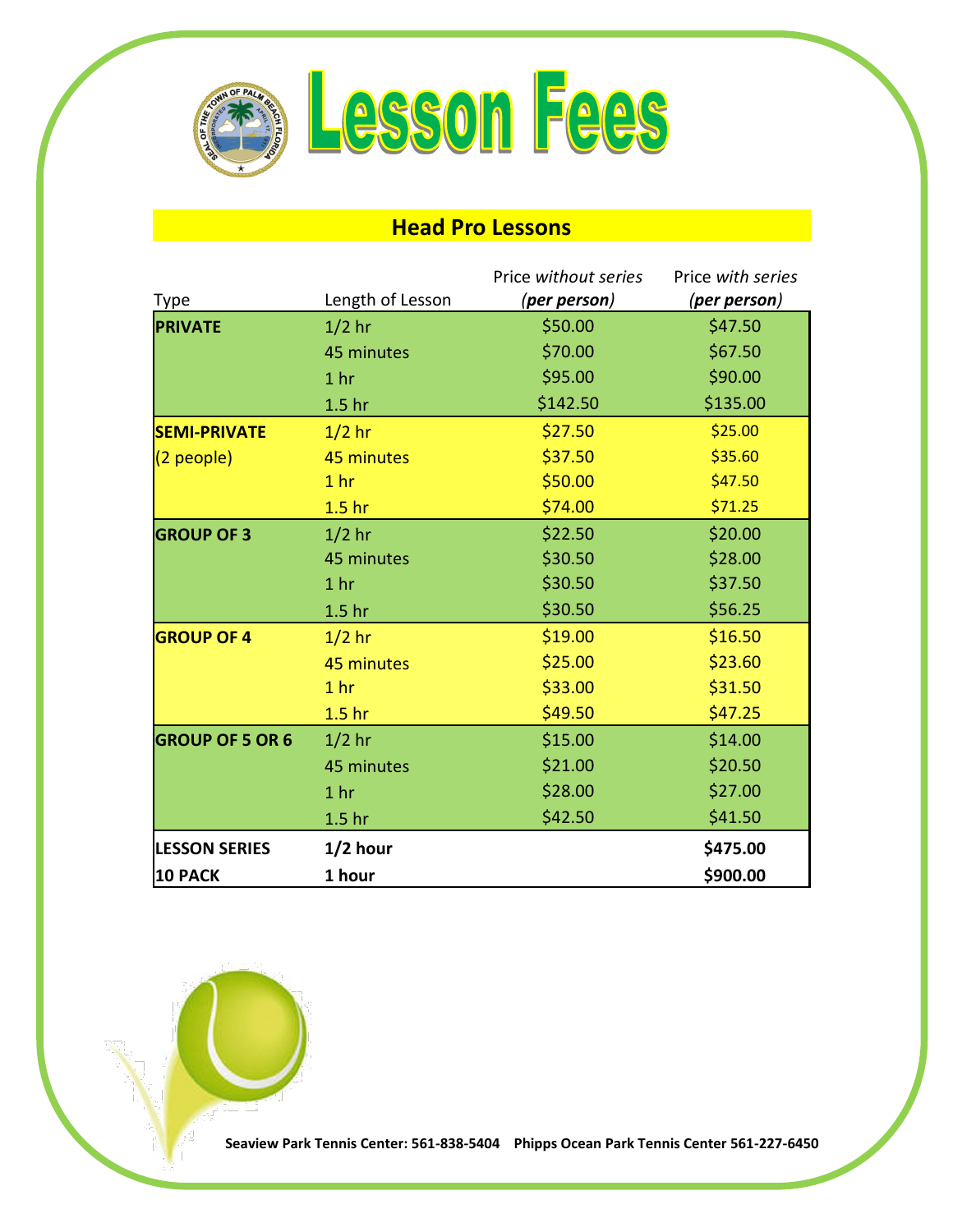

## **Teaching Pro Lessons**

|                        |                   | Price without series | Price with series |
|------------------------|-------------------|----------------------|-------------------|
| <b>Type</b>            | Length of Lesson  | (per person)         | (per person)      |
| <b>PRIVATE</b>         | $1/2$ hr          | \$47.50              | \$45.00           |
|                        | 45 minutes        | \$67.50              | \$63.75           |
|                        | 1 <sub>hr</sub>   | \$90.00              | \$85.00           |
|                        | 1.5 <sub>hr</sub> | \$135.00             | \$127.50          |
| <b>SEMI-PRIVATE</b>    | $1/2$ hr          | \$25.00              | \$22.50           |
| (2 people)             | 45 minutes        | \$35.60              | \$33.75           |
|                        | 1 <sub>hr</sub>   | \$47.50              | \$45.00           |
|                        | 1.5 <sub>hr</sub> | \$71.25              | \$67.50           |
| <b>GROUP OF 3</b>      | $1/2$ hr          | \$20.00              | \$17.75           |
|                        | 45 minutes        | \$28.00              | \$25.00           |
|                        | 1 <sub>hr</sub>   | \$37.50              | \$35.50           |
|                        | 1.5 <sub>hr</sub> | \$56.25              | \$53.25           |
| <b>GROUP OF 4</b>      | $1/2$ hr          | \$16.50              | \$15.00           |
|                        | 45 minutes        | \$23.60              | \$22.50           |
|                        | 1 <sub>hr</sub>   | \$31.50              | \$30.00           |
|                        | 1.5 <sub>hr</sub> | \$47.25              | \$45.00           |
| <b>GROUP OF 5 OR 6</b> | $1/2$ hr          | \$14.00              | \$13.00           |
|                        | 45 minutes        | \$20.50              | \$20.00           |
|                        | 1 <sub>hr</sub>   | \$27.00              | \$26.00           |
|                        | 1.5 <sub>hr</sub> | \$41.50              | \$40.00           |
| <b>LESSON SERIES</b>   | $1/2$ hour        |                      | \$450.00          |
| <b>10 PACK</b>         | 1 hour            |                      | \$850.00          |